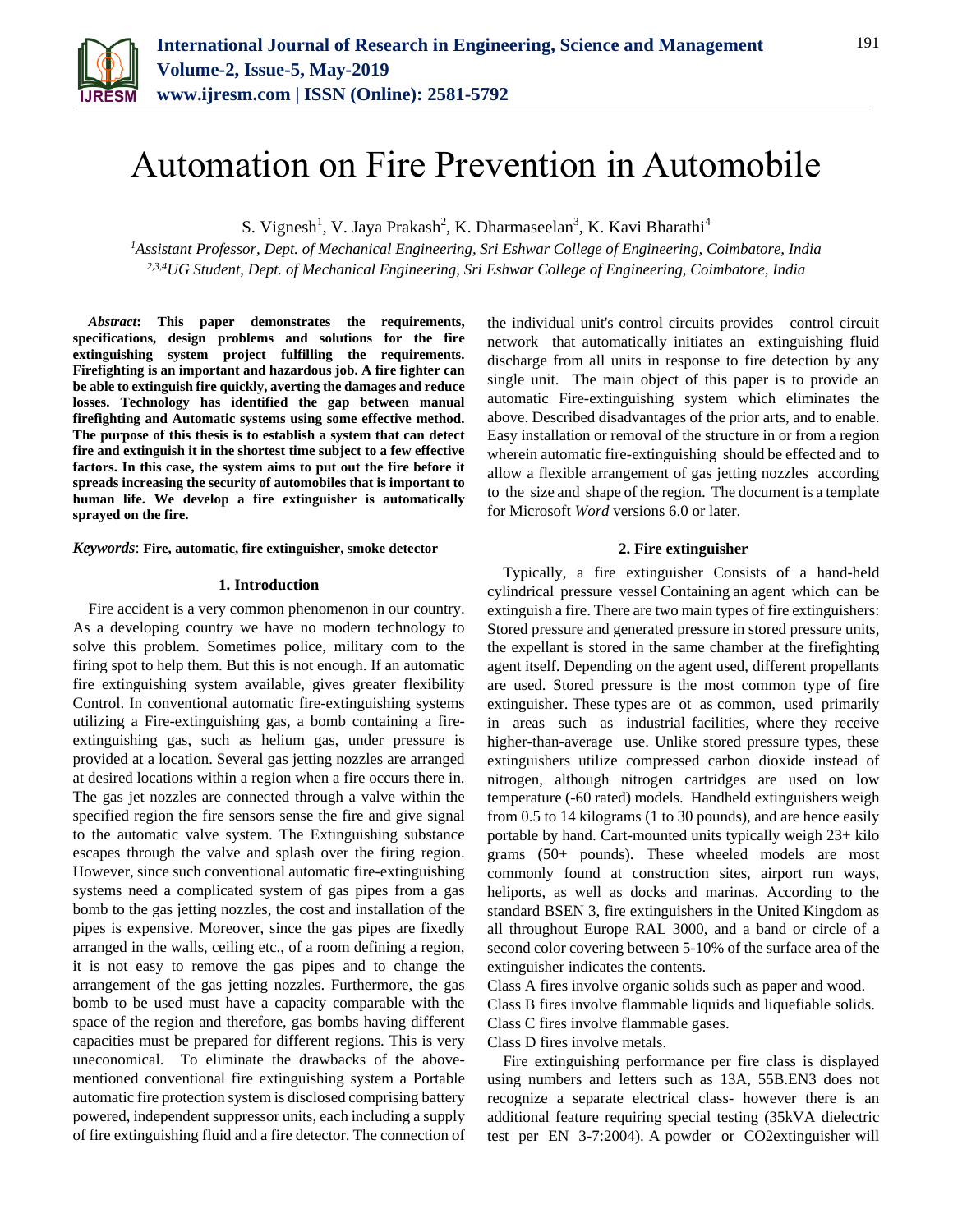

bear an electrical pictogram as standard signifying that it can be used on live electrical fires (given the symbol E in the table).

*Parts of a fire extinguisher:* # Handle and operating lever # Locking pin #Pressure gauge # Discharge nozzle #Label Over view of fire extinguisher

> VPA 1  $2$  kg  $2.5 m$  $1.5 M$  pa

Specification:

| ~ r - - - - - - - - - - |
|-------------------------|
| Model no.               |
| Capacity                |
| Range                   |
| Pressure                |
| Height                  |
|                         |



Fig. 1. Fire extinguisher

This is the multipurpose dry chemical extinguisher. The ABC type is filled with mono ammonium phosphate, a yellow powder that leaves a sticky residue that may be damaging to electrical appliances such as a computer. Dry chemical extinguishers have an advantage since they leave a non flammable substance on the extinguished material, reducing the likelihood of re-ignition.

## *A. Flame sensor*

A flame detector is a sensor designed to detect and respond to the presence of a flame or fire, allowing flame detection. Responses to a detected flame depend on the installation, but can include sounding an alarm, deactivating a fuel line (such as a propane or a natural gas line), and activating a fire suppression system. When used in applications such as industrial furnaces, their role is to provide confirmation that the furnace is working properly.

## *B. Solenoid valve*

A solenoid valve is an Electromechanical valve for use with liquid or gas controlled by running or stopping an electric current through a solenoid, which is a coil of wire, thus changing the state of the valve. The operation of a solenoid valve is similar to that of a light switch, but typically controls the flow of air or water, whereas a light switch typically controls the flow of electricity.

## *C. Relay*

A relay is an electrical switch that opens and closes under the control of another electrical circuit. In the original form,

the switch is operated by an electromagnet to open or close one or many sets of contacts.

### **3. Conclusion**

In our daily life whether it's an industry or domestic the most common fatal accidents occurred are due to fire. This result in both human loss and properties loss. Fire claims the lives of innocent people around the world every single day. A small amount of fire is able to damage a huge part of society. Although smoke detectors and fire alarms alert the people of danger they often have few choices other than escaping from a building and calling the fire department. Although waiting for fire fighters to rescue people may not always be the best choice. In automobiles fire is on the vehicle the fire extinguisher is automatically sprayed on the fire. The modern day home and business should be equipped with at least one fire extinguisher. For those purpose automated firefighting system.

#### **References**

- [1] Anij Joseph John,Ashik K,Avinash Vishnu K S,Fahmi P,Henna P "Automatic fire extinguishing robotic vehicle" International Journal of Scientific & Engineering Research, Volume 7, Issue 4, April-2016 pages 385-387
- [2] Yasushi Iwatani, Hiroyuki Torikai "Improvement of Fire Extinguishing Performance by Decentralized Supply of Fire-Fighting Agents" Open Journal of Safety Science and Technology, 2017, volume 7, issue 4, August -2017, pages 87-95
- [3] Xiang Jin, Xiao meng Zhou, Guangxuan Liao, Jia Wang "Synthesis and fire-extinguishing properties of Mono bromo trifluoro propene" State Key Laboratory of Fire Science Procedia Engineering volume 6 issue 2 ( 2013 ) pages 884 – 890
- [4] Ralph B. Stevens, Santa clara;Water S. Oda, San jose, both of calif " Fire prevention system" The united states of America as represented by the secretary of the Interior, Washington, D.C.Volume 3 issue 24 (1975) pages 571-180
- [5] Igor K. Kotliar "Hypoxic aircraft fire prevention avd suppression system with automatic emergency oxygen delivery system" New York, NY,(US) Volume 4, issue 3(2003) pages 10/726,
- [6] Jonathan L. Gelaude "Automatic fire protection system" 15708 Mayall ST., Granada Hills, Calif.91344 , Volume 4, Issue 19 (1981), pages 275- 264
- [7] S.gupta, s. patel, t, kohono, Experimental Security analyses of Non-Networked compact Fluorescent lamps: A case study of home automation security," Workshop on learning from authority security Experimental Result volume 3 issue 13 (2013) pages 13-34
- [8] J. shah, B. Modi, R. Singh,Wireless "Home Appliances Controlling System," Intrnational Conference on Electronics and communications system (ICECES) volume 3 issue (2014) pages 1-6
- [9] A.J.Bernheim Brush , B. Lee,, R. Mahajan,S.Agarwal. S.Saroiu, C. DIXON,Home automation in the wild: challenges and opportunities, in CHI 11 proceed of the SIGCHI CONFERENCE ON HUMAN FACTOR IN COMPUTING SYSTEMS, volume 2 issue (2011) pages 496-498
- [10] Enchev, M., 2004. "Managing the efficiency of automatic inspection on CNC lathes," 4th International congress on manufacturing technologies. Varna, Bulgaria, pp 80-84
- [11] Georgiev, V., Salapateva, S., Chetrokov, I., 2005. "The possibilities of increasing the accuracy of active inspection of CNC lathes using adaptive accuracy control," AMTECH 2005. Rousse, Bulgaria, pp. 386-391.
- [12] V.K. Pabolu and K.N.H. Srinivas, "Design and implementation of a three dimensional CNC machine", Int. J. Computer Science and Engineering, vol. 2, pp. 2567- 2570, 2010
- [13] I. Nae and T. Andrei, "Designing and building a CNC router using stepper motors", Seria Technica, vo. LXII, pp. 55-62, 2010
- [14] F. Justin Dhiraviam, V. NaveenPrabhu, T. Suresh, andC. Selva Senthil Prabhu, "Improved Efficiency in Engine Cooling System by